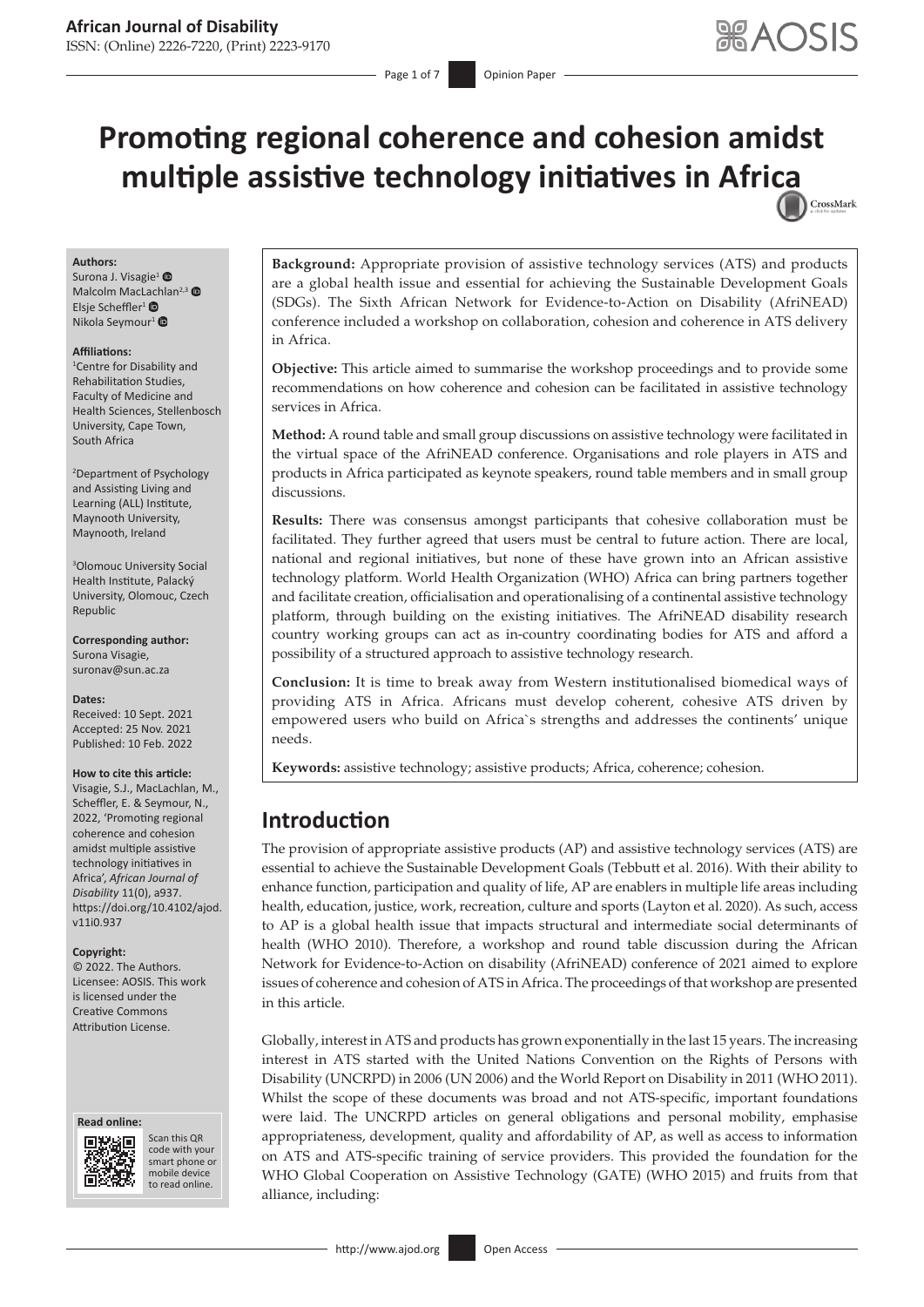- The Global Priority Research Agenda for Improving Access to High-quality Affordable Assistive Technology (WHO 2017a);
- The priority assistive products list (APL) (WHO 2017b);
- Training in priority assistive products (WHO 2018, 2019);
- The Global Research, Innovation and Education in Assistive Technology (GREAT) summit meetings in 2017, 2019 and 2021;
- Assistive product specifications (WHO 2021a), and
- The forthcoming Global Report on ATS due in 2022.

There have also been important regional and international ATS initiatives through organisations such as: Rehabilitation Engineering and Assistive Technology Society of North America (RESNA), Australian Rehabilitation and Assistive Technology Association (ARATA) and the Global Alliance of ATS Organisations (GAATO). In addition, there are policy and guiding documents focusing on specific types of ATS such as prosthetics or wheelchairs or areas of service delivery such as rehabilitation (Layton et al. 2020). Resources to support supply chains (WHO 2021b) and access to appropriate ATS were also developed. Publications in scientific journals providing guidance on various aspects of ATS abound, one example being the special issue of Disability and Rehabilitation: *Assistive Technology*, volume 13(5), 2018, with a range of articles from the first GREAT summit.

Despite these high-level, up-stream initiatives, very little has changed in the lives of Africans using AP and providing ATS. The realities of little data, few policies and even less policy implementation, AP shortages, poor access, fragmented services and inappropriate provision of products remain everyday challenges on the continent. Unstable and inadequate funding, weak domestic investment, supply chain limitations and disruption, inappropriate AP and fragile logistical capacities, compounded by low prevalence of adequately trained service providers hamper ATS delivery in Africa (CHAI 2020; Edusei & Mji 2019; Matter et al. 2017; Van Niekerk, Dada & Tönsing 2019; Visagie et al. 2020).

Service providers trained in Africa and those from foreign countries are usually trained in western models of service delivery. They are well qualified to provide curative and therapeutic intervention on a one-on-one basis. But they are often not prepared for the African realities of differing cultural beliefs and practices, communities that have been repressed and silenced for ages and the sheer size, geographical, and infrastructure challenges of our continent. Poor understanding might lead to seemingly helpful interventions that have serious negative consequences and increase disease and disability over time (Mji 2019).

Through teaching, research and practice, international aid can wield a dominating influence, privileging Western biomedical models over African, community or rights-based approaches. Such dominance is 'capacity stripping', unjust and undermines local identities and engagement with services (MacLachlan, Carr & McAuliffe 2010), thus hindering

the development of African solutions to healthcare and in this instance specifically ATS.

In the Western biomedical paradigm, the voices of users are often absent. In many instances, service users are no more than AP recipients without choice. Their opinions are neither asked nor heeded when given unsolicited and gratefulness is expected from them for the services provided by charitable donations from a paternalistic position with providers basking in their good deeds (Visagie et al. 2015).

There are examples of innovative and successful ATS delivery strategies in Africa, but little is known about them (De Witte et al. 2019). De Witte et al. (2019) found evidence of 24 (5 from Africa) ATS delivery strategies in a scoping review of low- and middle-income countries. These are often limited to specific impairments or technologies, specific regions, countries or even areas in a country. There knowledge is seldom shared, thus they cannot be scaled to other parts of the continent. Evidence on the impact and the quality of the programmes are also scarce (De Witte et al. 2019). The truth remains that most Africans do not have access to the AP that they need.

# **Assistive technology services and products in Africa**

The overall importance of ATS might still be lost on the African continent where health services are often in disarray and struggling to provide cure to many suffering from infectious and non-infectious diseases, poverty-related conditions and trauma related to war, violence, accidents and displacement (African Union 2016). Social welfare ministries, who are often responsible for persons with disabilities, are also struggling and are providing ad hoc products and services through community organisations parallel to and disconnected from health systems. Faith-based, and community-based organisations often step into the void and show creativity in ATS solutions. However, user training and a link to the health sector are often neglected and sustainability is challenged (CHAI 2020). Fragmentation and incoherence remain a serious barrier in the ATS sector in Africa (Bostian 2020). Responding to the COVID-19 pandemic is further stretching Africa`s already overburdened healthcare and social services (Chersich et al. 2020). The provision of rehabilitation and assistive products has been put on hold in some countries during the pandemic as it is seen as non-essential services (McKinney, McKinney & Swartz 2020).

Research in a few African countries documents the need for and access to AP, as well as funding sources, user training and maintenance (CHAI 2020; Matter & Eide 2018; Visagie et al. 2017). Some health ministries have affirmed their commitment to advocate for ATS access (Burkina Faso, United Republic of Tanzania, Republic of Kenya and Senegal). Seven countries (Ethiopia, Liberia, Malawi, Nigeria, Rwanda, Sierra Leone and Uganda) completed the WHO assistive technology capacity assessment (ATA-C) survey (CHAI 2020). A number of countries are engaged with the WHO rapid assistive technology assessment (rATA) to obtain data to understand the need, unmet need and the barriers to access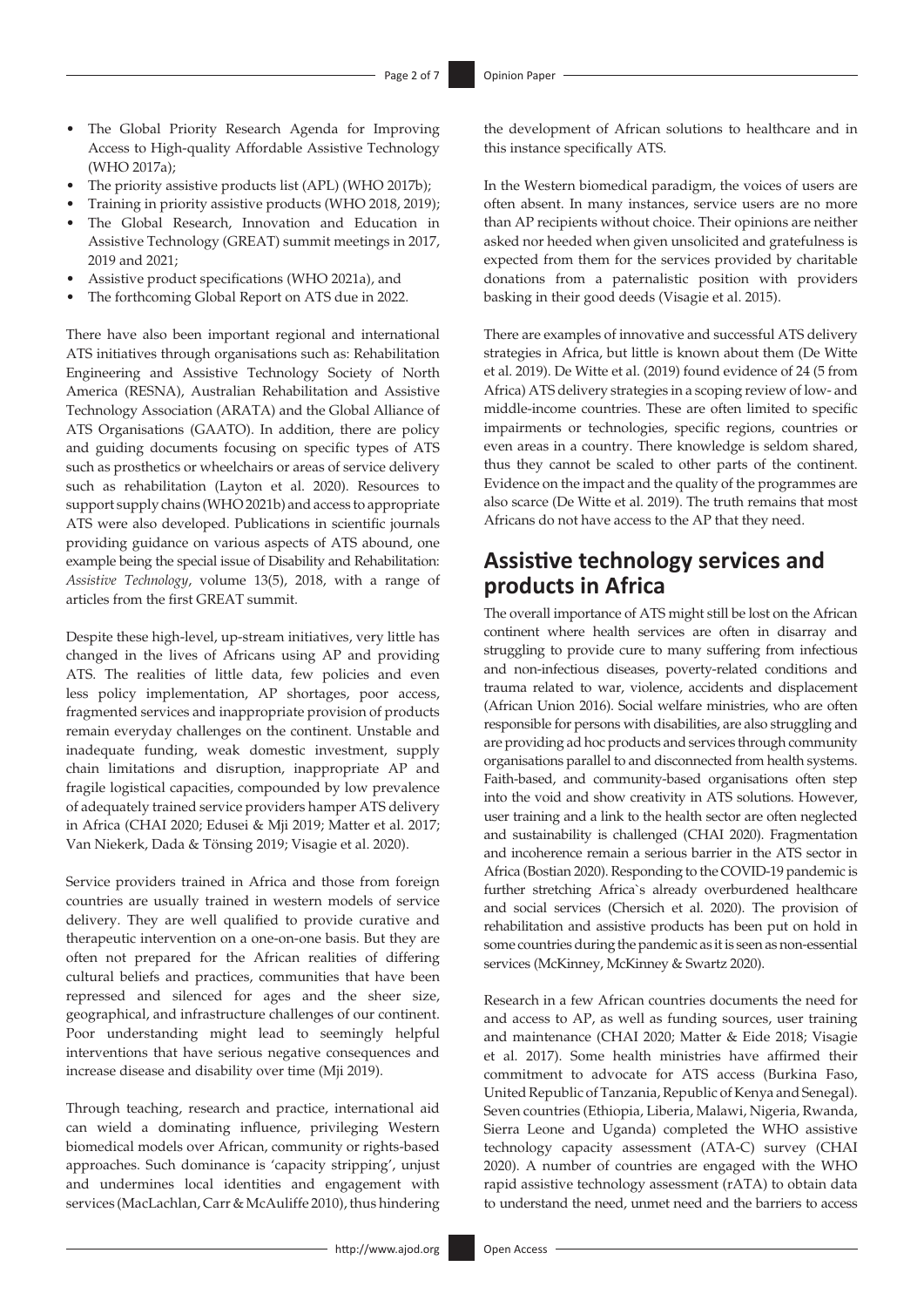ATS. The WHO and partners are supporting governments of Nigeria, Liberia, Rwanda and Sierra Leone to integrate ATS within health and social systems. Tanzania is establishing a national ATS programme and building a supply chain system of quality products and mass training of health workers. The ATS 2030 consortium is focusing most of its efforts on improving access to affordable AT in Africa.

Assistive technology was one of the commissions of the Sixth AfriNEAD conference. The conference included an ATS workshop with a focus on collaboration, cohesion and coherence in ATS delivery in Africa. This article summarises some of the ideas shared, challenges put to Africa and possible future strategies regarding ATS products and service delivery in Africa. This article aims to provide some recommendations as to how coherence and cohesion can be facilitated in AT in Africa.

# **Assistive technology workshop process**

A round table and small group discussions were facilitated in the virtual space of the AfriNEAD conference. Organisations and role players in ATS and AP in Africa were welcomed as keynote speakers, round table members and as participants in small group discussions. During the keynote addresses Professor Malcolm MacLachlan (from the Assisting Living & Learning Institute, Maynooth University, Ireland) provided conceptual background on cohesion and coherence. Chapal Khasnabis, on behalf of WHO-Africa, presented the current situation on ATS internationally and in Africa, leaving Africa with the challenge, 'Where are you?'.

Round table members represented the African Community of Assistive Technology (ACAT), African Federation of Rehabilitation Professionals (FATO) and Edit Microsystems. (The representative from the Southern Africa Federation of the Disabled [SAFOD] became unavailable at the last moment.) These presentations further provided information on where we are and what is and must be done in Africa. In small group discussions, audience members and panellists discussed the questions:

- What should the priorities or initial focus of collaboration be?
- What practical strategies and platforms can be implemented to promote the sharing of information and collaboration?
- How do we ensure that AT stakeholders across the continent and wider take ownership of these strategies?

# **Workshop outcomes Priorities and initial focus: Coherence and cohesion**

Cohesion means 'the act of forming a united whole'. In practical terms for ATS in Africa it means prioritising the linking and uniting of pockets and isolated bits of good practice together to cover a larger area. The term 'united' is especially powerful in the African context with its culture and history of division on one side and the philosophy of ubuntu on the other:

The concept [Ubuntu] is a basis of an African Communal life which underpins an African political, business, corporate governance, justice and conflict resolution mechanism. The concept preferably approaches any human being irrespective of his or her colour, status, ideology or origin at first as a human being. The Ubuntu philosophy puts emphasis on a human being as a being that should be treated with humanity and dignity in all matters. In the African context, the absence of Ubuntu may culminate into disorderly and crime-riddled societies (Sebola 2019:2/7).

Whilst eminent African leaders argued that Africa is politically and culturally one nation despite language and cultural divides (Sebola 2019), the reality shows a divided continent of which xenophobia is an alarming symptom (Mashau 2019; Sebola 2019). Division occurs along tribal, cultural and political lines and even more so because of the legacy of colonialism and the fallacy of white supremacy (Mashau 2019). These divisions 'render Ubuntu homeless… and are the exact opposite of what an African community stands for' (Mashau 2019). Where ubuntu is practiced, equality, interdependence and interconnectedness follows despite differences in race, gender and abilities. However, disability, through its contradiction of the norm, often evokes cultural and religious fear that alienates people from each other; rendering ubuntu lost (Chisale 2020). Disability therefore offers a challenge to ubuntu; at the same time ubuntu offers a powerful mechanism for countering the stigma that so often 'others' and marginalises people with disability.

Ubuntu must be found and brought home; it must be forged anew and will depend on the ability of individuals and groups to trust, listen and learn (Ohajunwa & Mji 2021). To truly co-construct knowledge, we need to draw on lived experiences and many different perspectives. Moral high ground, colonialism, tribalism and the various forms of violence/abuse that came with these have divided and shackled Africans for centuries. They must be explicitly acknowledged and addressed in our lives and service provision. Without doing so, we prevent respectful and meaningful collaboration (Mji 2019).

Cohesion in this fractured context implies more than sticking together pieces. We do not want to produce awkward shapes or only cover a small extent of what is needed. We want to create a united whole, with sustainable parts that support each other, in a meaningful interconnected system. Such a systemic approach must be built on principles of equity, effectiveness and efficiency with the users of assistive technology at the centre. We must find ways of working to produce processes and outcomes that chime with the African context rather than import models from elsewhere.

## **Practical strategies to promote cohesion and collaboration**

At policy level the status of AT should be raised from a rehabilitation intervention (WHO 2011) to one of the key strategies of primary healthcare (PHC) as presented in Figure 1.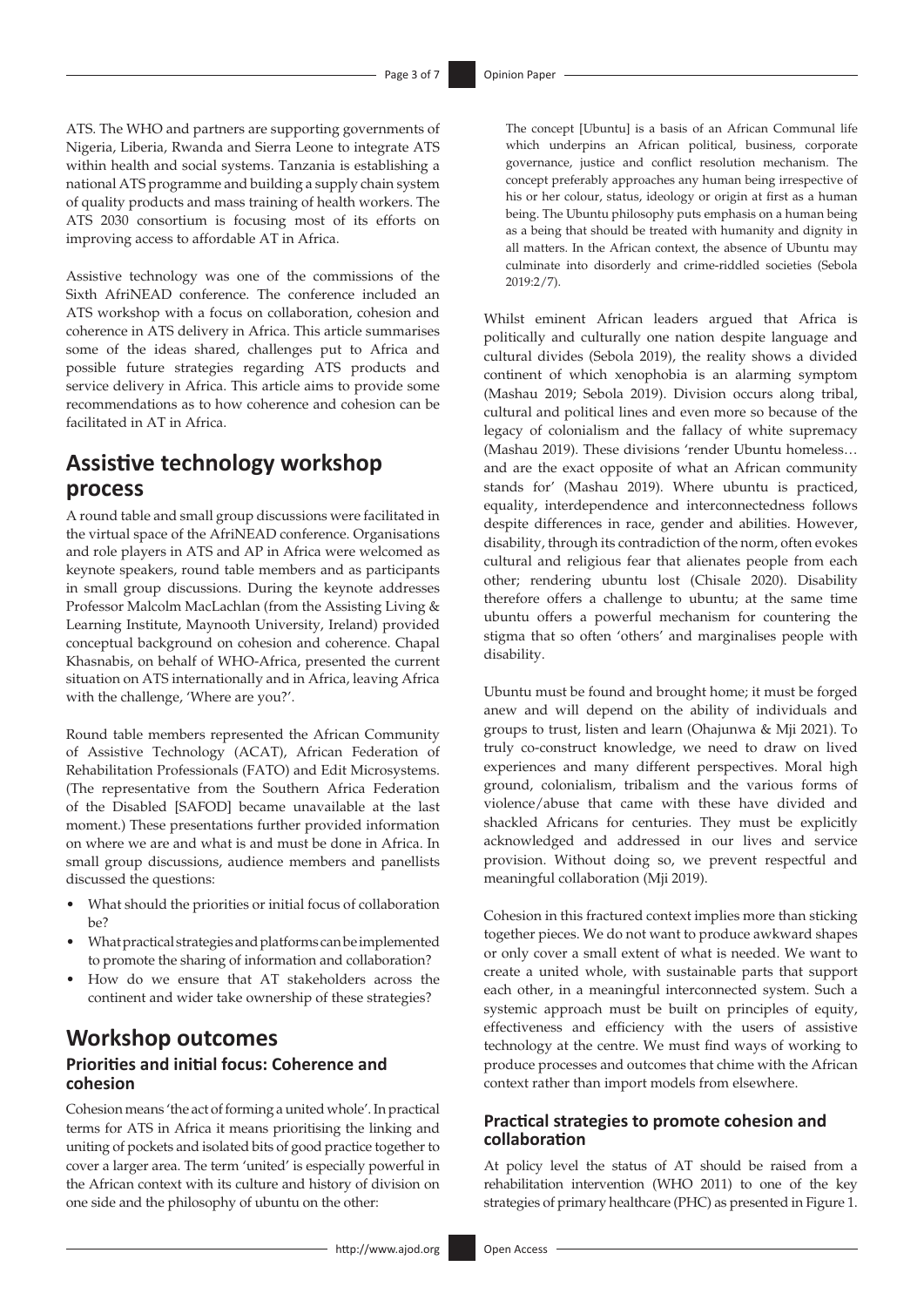

**FIGURE 1:** Assistive technology included amongst the strategies of primary healthcare.

Recognition of the legitimacy of 'assistive living' as an authentic mode of being a valued and contributing member of society, is key to creating this shift from AT being a rehabilitation-related intervention to being integrated in mainstream healthcare and well-being (Khasnabis, Holloway & MacLachlan 2020; Khasnabis, Mirza & MacLachlan 2015). Human and technological assistance to perform daily activities in the case of impairment and functional decline should be given in the same manner as preventative practices such as vaccination and curative practices such as medication are a given. A similar suggestion was that AT products are classified as essential health products. Thus, their profile should be raised to be as important as that of vaccination, medication and diagnostic interventions such as x-rays. At a philosophical and organisational level, AT must be recognised as a core component of health, social care, educational and work support services.

Furthermore, for AT to meaningfully contribute to population health and wellness, population health itself must be improved (African Union 2016). Primary healthcare in Africa suffers from poor government commitment and investment, fragmentation, limited personnel, resources and infrastructure and low status (Mash et al. 2019). However, there has been a resurgence of interest in Africa to strengthen PHC through community-oriented primary care (COPC). Community-oriented primary care is 'an approach to delivering PHC that integrates primary care practice and public health for a defined community' (Mash et al. 2019). Community-oriented primary care can also be the vehicle for integrating AT in PHC. The nine key principles of implementing COPC, (1) a defined community, (2), a multidisciplinary team approach, (3) a comprehensive approach, (4) an equitable approach, (5) analysis of local health needs and assets, (6) prioritisation of health needs and interventions, (7) community participation, (8) evidencebased and scientific, (9) service integration around users, resonate closely with some of the key requirements to facilitate AT service provision (Mash et al. 2019).

The WHO APL was intended as a catalyst to ensure availability of essential assistive products to all (WHO 2017). The APL is supported by training programmes for healthcare and community workers (WHO 2018, 2019). However, currently, limited local production and fragile supply chain systems limit access and availability to these essential products in Africa (CHAI 2020). Available products may not be appropriate or of poor quality. Access to appropriate assistive devices may be facilitated through global initiatives such as: WHO assistive product specifications (2021a), a public procurement manual (2021b) and including AT in the UNICEF catalogue. Recently, the process to include hearing aids and wheelchairs was started. To ensure appropriateness of products, design must factor in feedback from users in Africa.

To go about service development in a coherent manner, silo of service provision, in-fighting and territorial boundaries must be recognised, named and dismantled. Assistive technology services must be provided in ways targeted at user needs, less dependent on the availability of certain health professionals and able to utilise community resources. Identifying skill sets in terms of competencies rather than professions 'staff skills not staff types' is one way to address the shortage of Western-styled health professions (MacLachlan, Mannan & McAuliffe 2011).

Assistive product users and the communities they live in have knowledge and resources. They must become partners in ATS delivery. Industry must facilitate co-design and production initiatives in communities. Users must be included in the AT workforce and assisted to deliver peer-led information and support programmes (Layton et al. 2021). Where appropriate, the task of assessment and prescription, fitting, training and maintenance should gradually be shifted from professionals to appropriately trained users, (Layton et al. 2021) community healthcare workers, and communitybased rehabilitation workers (Visagie et al. 2020).

Appropriate devices and technology must reach and enable the majority. The WHO recommends that design specifications of technically complex products meet the needs of as many users as possible and provide options for adjustment and customisation (WHO 2021a). It is generally accepted that with mainstream products (smartphones, computer technology and software) more people can be assisted. However, availability and functionality of these information technology products are not a given in Africa. Their cost is an inhibiting factor in poor communities. Infrastructure limitations and data costs further hinder their use in Africa (Allsop, Namisango & Powell 2018; Visagie et al. 2019). Other mainstream products such as quadbikes for mobility might be something to consider, but costs might also prove inhibitive for their use.

Research on ATS in Africa must be relevant to Africa and African communities and users (Swartz 2014). Some Western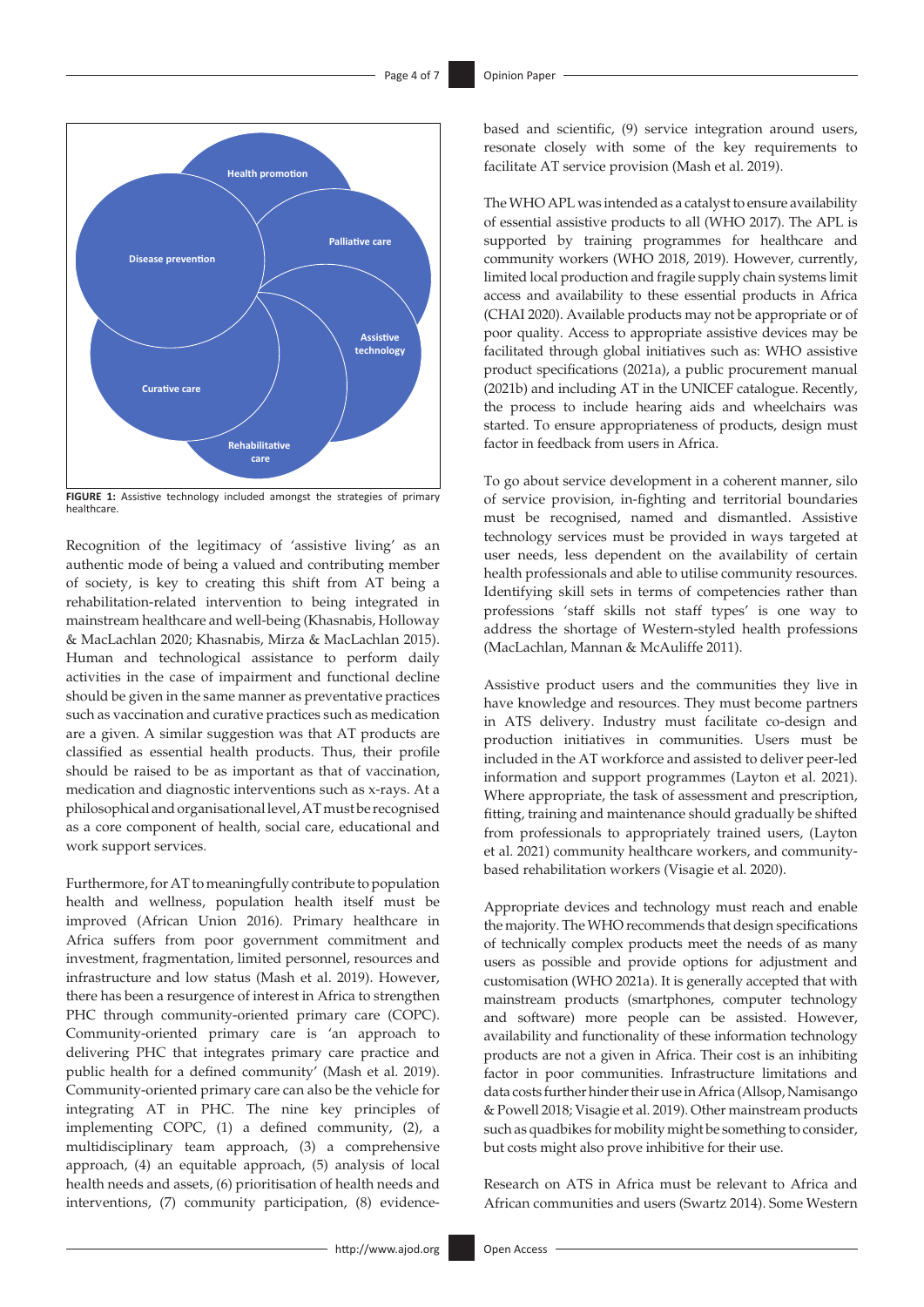research epistemologies, concepts and strategies might be unsuitable and devalue Africa, its people and its knowledge (Meekosha 2008). Research methodologies must be culturally responsible and based on social justice. Participants and researchers must collectively and collaboratively contribute to change through equal participation and inclusiveness. Participants` worldview must be expressed and their narratives must be passed on. Research should empower them to speak and do for themselves. Previous repression, inappropriate interventions and disruption of indigenous processes and practices with severely negative outcomes for indigenous people have left them distrustful of foreigners and foreign interventions (Mji 2019). Thus, researchers entering African spaces must do so with humility, respect and a conscious focus on freeing the voices and ways of local communities. 'Indigenous communities have critical knowledge and understandings to share that can enhance or contribute to the research process and outcomes…we had to listen and learn, more than talk' (Ohajunwa & Mji 2021:4 & 5).

World Health Organization AT research resources such as rATA and ATA-C may be used where appropriate, but they follow quantitative positivist epistemologies where research participants are mere participants. Whilst these processes might empower a few AT users as research assistants, they will not facilitate participative practices, co-construction of knowledge and moving forward together. To be culturally and contextually relevant, generic quantitative instruments, measuring 'how much', must be interpreted with complementary discursive research methods – providing insights into meanings and interpretations. Participative and emancipatory approaches such as active co-design combined with the commitment to transform assistive service delivery can result in improved service outcomes and recognising the role and expertise of AT users (Layton et al. 2021).

In addition, financial barriers hamper access to academic journals and the information contained therein. Open access journals have prohibitive publication fees leaving African academics with the choice of either paying the fees or publishing in journals that is less accessible.

### **Information sharing to enhance ownership**

Sharing platforms already exist in Africa, but these, like service delivery strategies, are not cohesive and coherent. Some have a specific focus such as African Journal of Disability (AJOD) and Advancing Disability Research in Africa (ADIRA). Others function in a specific language, such as the African Community of Practice on Assistive Technology (ACAT). Or they operate in certain countries only (SAFOD) or are mainly focused on one sub-set of persons interested in AT (FATO). Collaboration amongst the various bodies is developing. For instance, the quarterly newsletter by ACAT is translated into French by FATO to ensure wider sharing of information. These bodies have a role to play and there might be a need for even more sharing platforms as one size will not fit all. However, these platforms should, like an umbrella with different panels, fit together into a coherent whole and

promote cohesiveness. There is therefore a need for a coordinating body for AT in Africa, which should track, collate and make available information from various platforms.

Sharing and networking strategies must be relevant, appropriate, accessible and active. They must be responsive to feedback and have a representative governing body. Activity can probably be related to relevancy and appropriateness as people use what they find relevant and appropriate. However, use might be hampered by access. Platforms will function mostly in virtual spaces to save time and money, and be more inclusive of all. But as already indicated many African AT users struggle to get access to virtual spaces (Allsop et al. 2018; Visagie et al. 2019).

The AfriNEAD, a regional disability research network, provides a platform for networking amongst disability researchers, organisations of disabled people (ODPs), government, business and civil society. Its main goal is to use research evidence to impact on policy and practice to effect change in the lives of persons with disability. More than 20 African countries are affiliated to the network. The AfriNEAD is developing Disability Research Country Working Groups (DRCWGs) as an in-country structure to coordinate disability research. These groups might be a resource that can assist with appropriate ATS research in Africa.

# **Recommendations**

Specific recommendations include:

- Developing a research agenda for Africa, which should be supported by funding for the research and dissemination of findings
- Facilitating strategies to include users in development, design, manufacturing and all service steps
- Facilitating the development of a diverse suitably trained provider corps
- Identifying and upscaling of regional good practice clinical models
- Supporting existing network strategies to develop and come together under one umbrella

Workshop participants suggested the creation, officialisation and operationalisation of a continental AT platform in Africa. World Health Organization Africa can bring partners together and facilitate the identification and development of such a collaborative body through building on the existing initiatives. The AfriNEAD DRCWGs could function as incountry coordinating bodies for AT and afford a possibility for a structured approach to AT research. The AfriNEAD mother body can identify AT experts to assist in training on participative and emancipatory research skills. World Health Organization Africa can provide training and guidance on how to source funding.

# **Conclusion**

It is time to break down the walls of Western institutionalised biomedical ways of providing AT services in Africa. We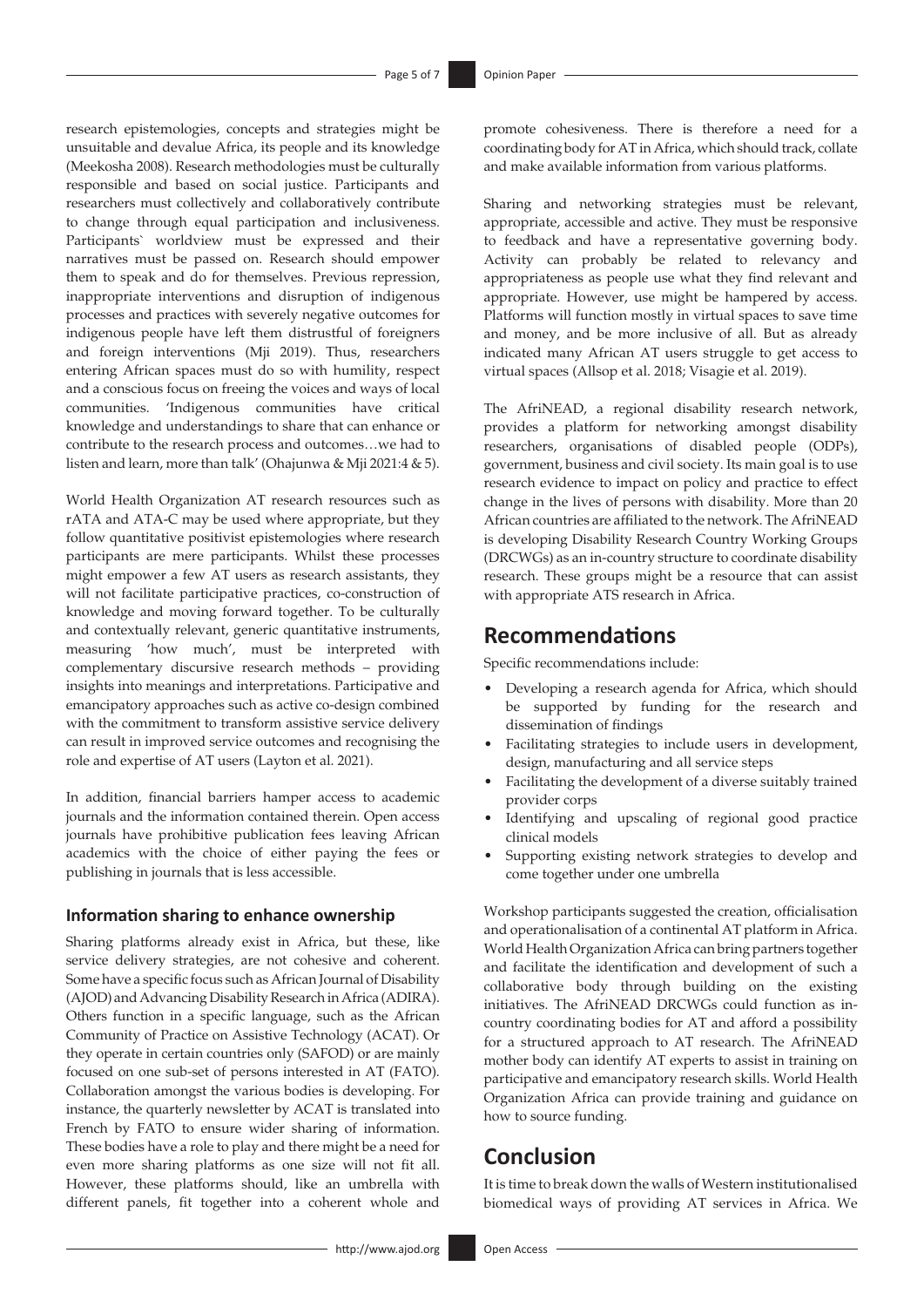must stitch together the fragments of AT research and service provision in Africa to create a cohesive, coherent unit through effective and meaningful collaboration. Assistive technology users must be at the centre of the process. We must revisit our AT practices and move from our comfort zones. If we continue in our old ways, we will continue to exclude most Africans who need AT. We must look outside our current structures, organisations and systems, and reimagine an African way of providing AT, which is contextually and culturally appropriate and tailored to resource realities. Through a functional, innovative lens, the potential for people with disabilities in need of AT can be realised in Africa.

# **Acknowledgements**

The authors would like to acknowledge Chapal Khasnabis, Gerhard Erasmus and Anereme Kpandressi for their contributions to the assistive technology workshop, which have also been included in this article.

#### **Competing interests**

The authors declare that they have no financial or personal relationships that may have inappropriately influenced them in writing this article.

#### **Authors' contributions**

S.V., M.M., E.S. and N.S. conceptualised the idea. S.V. drafted the paper. M.M., E.S. and N.S. made substantial contributions to the article and assisted with editing and finalising.

## **Ethical considerations**

This article followed all ethical standards for research without direct contact with human or animal subjects.

### **Funding information**

This research received no specific grant from any funding agency in the public, commercial, or not-for-profit sectors.

### **Data availability**

Data sharing is not applicable to this article as no new data were created or analysed for this article.

### **Disclaimer**

The views and opinions expressed in this article are those of the authors and do not necessarily reflect the official policy or position of any affiliated agency of the authors.

# **References**

- African Union, 2016, Africa health strategy 2016–2030, African Union, viewed 04 April 2021, from [https://au.int › documents › africa-health-strategy-2016.](https://au.int › documents › africa-health-strategy-2016)
- Allsop, M.J., Namisango, E. & Powell, R.A., 2018, 'A survey of mobile phone use in the provision of palliative care services in the African region and priorities for future development', *Journal of Telemedicine and Telecare* 25(4), 230–240. [https://doi.](https://doi.org/10.1177/1357633X18767187) [org/10.1177/1357633X18767187](https://doi.org/10.1177/1357633X18767187)
- Bostian, L on behalf of the Global Disability Innovation Hub, 2020, *Lessons learned from assistive technology country capacity assessments, 2019-2020,* viewed 04<br>July 2021, from [https://at2030.org/static/at2030\\_core/outputs/CCA\\_Lessons\\_](https://at2030.org/static/at2030_core/outputs/CCA_Lessons_Learned_-_AT_2030_template_final_OCT_2020.pdf)<br>[Learned\\_-\\_AT\\_2030\\_template\\_final\\_OCT\\_2020.pdf.](https://at2030.org/static/at2030_core/outputs/CCA_Lessons_Learned_-_AT_2030_template_final_OCT_2020.pdf)
- Chersich, M.F., Gray, G., Fairlie, L., Eichbaum, Q., Mayhew, S., Allwood, B. et al., 2020, 'COVID-19 in Africa: Care and protection for frontline healthcare workers', *Globalization and Health* 16, 1–6. [https://doi.org/10.1186/s12992-](https://doi.org/10.1186/s12992-020-00574-3) [020-00574-3](https://doi.org/10.1186/s12992-020-00574-3)
- Chisale, S.S., 2020, 'Politics of the body, fear and ubuntu: Proposing an African women's theology of disability', *HTS Teologiese Studies/Theological Studies* 76(3), a5871.<https://doi.org/10.4102/hts.v76i3.5871>
- Clinton Health Access Initiative (CHAI), 2020, *Final report: Assistive technology country capacity assessment in seven African countries using WHO assistive technology assessment-capacity tool*, viewed 04 April 2021, from [https://www.at2030.org/](https://www.at2030.org/static/at2030_core/outputs/Final_Draft_CCA_in_7_African_Countries_web_16eOgiE.pdf) [static/at2030\\_core/outputs/Final\\_Draft\\_CCA\\_in\\_7\\_African\\_Countries\\_](https://www.at2030.org/static/at2030_core/outputs/Final_Draft_CCA_in_7_African_Countries_web_16eOgiE.pdf) [web\\_16eOgiE.pdf](https://www.at2030.org/static/at2030_core/outputs/Final_Draft_CCA_in_7_African_Countries_web_16eOgiE.pdf).
- De Witte, L., Carter, L., Rimmer, M. & Ertmer, F., 2019, 'Models of assistive technology<br>service delivery in low resource settings: A literature review of different<br>approaches and their quality and impact', in N. Layton & *2019*, World Health Organization, Geneva, Switzerland, 22–23 August 2019.
- Edusei, A. & Mji, G., 2019, 'An introduction to a special issue on the role of assistive technology in social inclusion of persons with disabilities in Africa: Outcome of the fifth African Network for Evidence-to-Action in Disability conference', *African Journal of Disability* 8(1), 1–4. <https://doi.org/10.4102/ajod.v8i0.681>
- Khasnabis, C., Holloway, C. & MacLachlan, M., 2020, 'The digital and assistive technologies for ageing initiative: Learning from the GATE initiative', The Lancet 1(3), E94–95. [https://doi.org/10.1016/S2666-7568\(20\)30049-0](https://doi.org/10.1016/S2666-7568(20)30049-0)
- Khasnabis, C., Mirza, Z. & MacLachlan, M., 2015, 'Opening the GATE to inclusion for people with disabilities', *Lancet* 386(10010), 2229–2230. [https://doi.org/10.1016/](https://doi.org/10.1016/S0140-6736(15)01093-4) [S0140-6736\(15\)01093-4](https://doi.org/10.1016/S0140-6736(15)01093-4)
- Layton, N., Bell, D., Buning, M.E., Chen, S.C., Contepomi, S., Delgado Ramos, V. et al., 2020, 'Opening the GATE: Systems thinking from the global assistive technology alliance', *Disability and Rehabilitation: Assistive Technology* 15(5), 484–490. <https://doi.org/10.1080/17483107.2020.1738565>
- Layton, N., Harper, K., Martinez, K., Berrick, N. & Naseri, C., 2021, 'Co-creating an assistive technology peer-support community: Learnings from AT Chat', *Disability and Rehabilitation: Assistive Technology* 16. [https://doi.org/10.1080/17483107.2](https://doi.org/10.1080/17483107.2021.1897694) [021.1897694](https://doi.org/10.1080/17483107.2021.1897694)
- MacLachlan, M., Carr, S.C. & McAuliffe, E., 2010, *The Aid triangle: Recognizing the human dynamics of dominance, justice and identity*, Zed Books, London.
- MacLachlan, M., Mannan, H. & McAuliffe, E., 2011, 'Staff skills not staff types for community-based rehabilitation', *Lancet* 11(377), 1988–1999. [https://doi.](https://doi.org/10.1016/S0140-6736(10)61925-3) [org/10.1016/S0140-6736\(10\)61925-3](https://doi.org/10.1016/S0140-6736(10)61925-3)
- Mash, B., Ray, S., Essuman, A. & Burgueño, E., 2019, 'Community-orientated primary care: A scoping review of different models, and their effectiveness and feasibility in sub-Saharan Africa', *BMJ Global Health* 4(Suppl 8), e001489. [https://doi.](https://doi.org/10.1136/bmjgh-2019-001489) [org/10.1136/bmjgh-2019-001489](https://doi.org/10.1136/bmjgh-2019-001489)
- Mashau, T.D., 2019, 'Foreigners go home! Re-imagining ubuntology and the agency of faith communities in addressing the migration crisis in the City of Tshwane', *HTS Teologiese Studies/Theological Studies* 75(4), a5595. [https://doi.org/10.4102/hts.](https://doi.org/10.4102/hts.v75i4.5595) [v75i4.5595](https://doi.org/10.4102/hts.v75i4.5595)
- Matter, R. & Eide, AH., 2019, 'Access to assistive technology in two Southern African countries', *BMC Health Services Research* 18, 792 [https://doi.org/10.1186/](https://doi.org/10.1186/s12913-018-3605-9) [s12913-018-3605-9](https://doi.org/10.1186/s12913-018-3605-9)
- Matter, R., Harniss, M., Oderud, T., Borg, J. & Eide, A.H., 2017, 'Assistive technology in resource-limited environments: A scoping review', *Disability and Rehabilitation: Assistive Technology* 12(2), 105–114. [https://doi.org/10.1080/17483107.2016.11](https://doi.org/10.1080/17483107.2016.1188170) [88170](https://doi.org/10.1080/17483107.2016.1188170)
- McKinney, E.L., McKinney, V. & Swartz, L., 2020, 'COVID-19, disability and the context of healthcare triage in South Africa: Notes in a time of pandemic', *African Journal of Disability* 9(0), a766.<https://doi.org/10.4102/ajod.v9i0.766>
- Meekosha, H., 2008, 'Contextualizing disability: Developing southern/global theory', Keynote paper given to 4th Biennial Disability Studies Conference, Lancaster University, 2–4 September 2008, Lancaster, Lancashire, England.
- Mji, G., 2019, 'The heavy price paid by the Bomvana in questioning the Western modernity script of civilisation', in G. Mji (ed.), *The walk without limbs: Searching for indigenous health knowledge in a rural context in South Africa*, pp. 187–217, AOSIS, Cape Town.
- Ohajunwa, C. & Mji, G., 2021, 'Expressing social justice within indigenous research: A reflection on process and affirmation', *AlterNative: An International Journal ofcIndigenous Peoples* 17(2), 183–190. [https://doi.org/10.1177/1177180](https://doi.org/10.1177/​1177180​1211001567) [1211001567](https://doi.org/10.1177/​1177180​1211001567)
- Sebola, M.P., 2019, 'Refugees and immigrants in Africa: Where is an African Ubuntu?', *Africa's Public Service Delivery and Performance Review* 7(1), a285. [https://doi.](https://doi.org/10.4102/apsdpr.v7i1.285) [org/10.4102/apsdpr.v7i1.285](https://doi.org/10.4102/apsdpr.v7i1.285)
- Swartz, L., 2014, 'Five challenges for disability related research in sub-Saharan Africa', *African Journal of Disability* 3(2), Art.#149, 6 pages. [https://doi.org/10.4102/ajod.](https://doi.org/10.4102/ajod.v3i2.149) [v3i2.149](https://doi.org/10.4102/ajod.v3i2.149)
- Tebbutt, E., Brodmann, R., Borg, J., MacLachlan, M., Khasnabis, C. & Horvath, R., 2016, 'Assistive products and the Sustainable Development Goals (SDGs)', *Global Health* 12, 79.<https://doi.org/10.1186/s12992-016-0220-6>
- United Nations, 2006, *United Nations convention on the rights of persons with disabilities*, United Nations, viewed 10 July 2021, from [https://www.un.org/](https://www.un.org/disabilities/documents/convention/convoptprot-e.pdf) [disabilities/documents/convention/convoptprot-e.pdf.](https://www.un.org/disabilities/documents/convention/convoptprot-e.pdf)